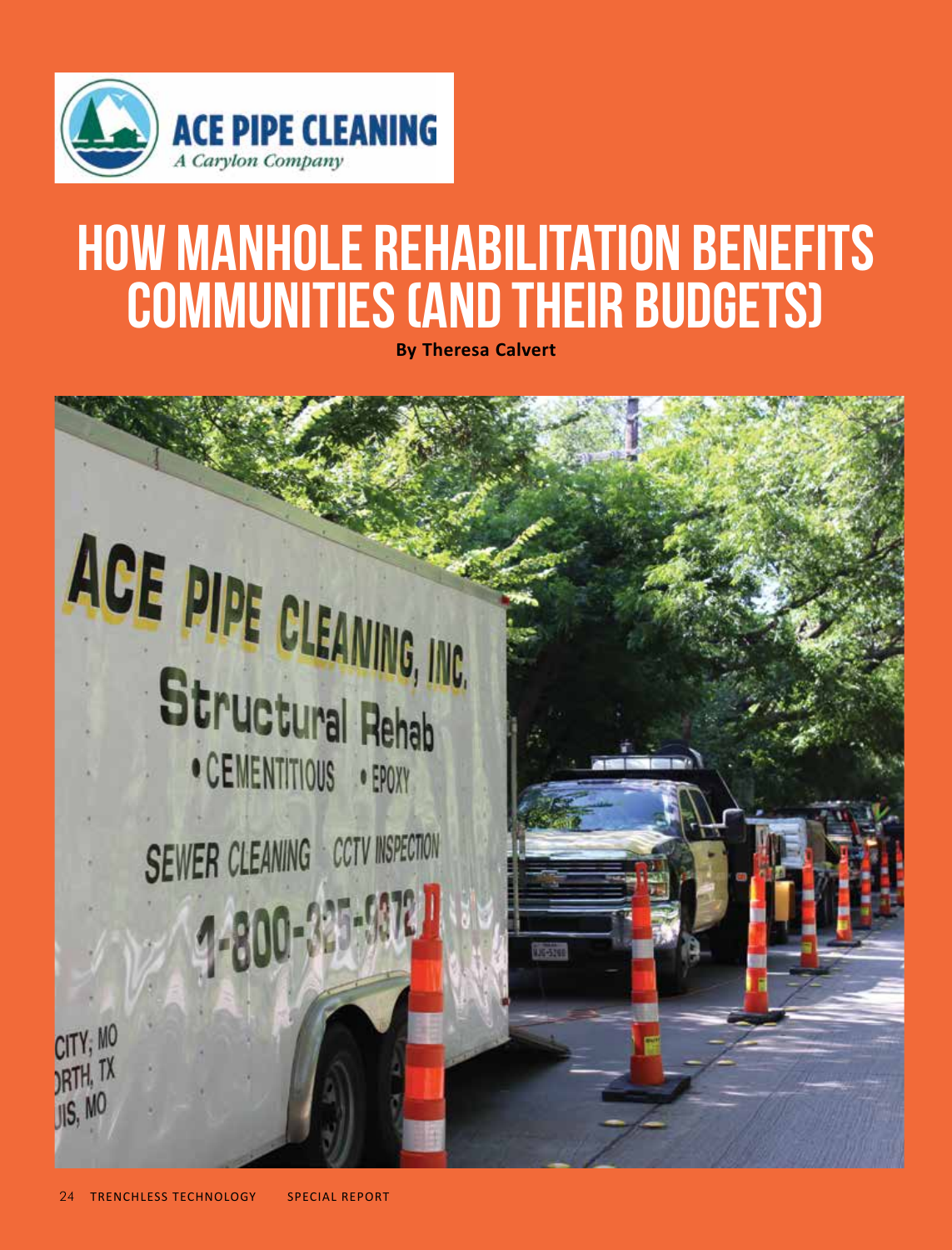anholes that<br>
have fallen in<br>
disrepair are<br>
beyond a min<br>
inconvenience Left un**have fallen into disrepair are beyond a minor inconvenience. Left unchecked, failing manholes can collapse, potentially causing street cave-ins and sewer line blockages. Worse, these deteriorating manholes place an unnecessary burden on the community's sewer and water systems, leading to high replacement costs and serious water pollution control problems. Collapsed manholes, blockages and caveins can also lead to serious safety problems and possible costly litigation.** 

Think of it this way: Manholes are basically under attack from the forces of Mother Nature every day. Invasive roots, erosion, settling, extreme weather from freezes to record rainfalls, and even earthquakes take their toll, 24 hours a day, seven days a week. Many of the country's manholes are 25, 50 and even 100 years old and are made of brick, concrete and other masonry materials prone to microbial-induced corrosion over time. Is it any surprise they need attention?

#### Rehabilitation and the **BOTTOM LINE**

Communities have two options for addressing the never-ending issue of deteriorating manholes: replacement or rehabilitation. Replacing manholes can be effective, but it is also expensive and often very disruptive to the community, involving intensive traffic control, noise, excavation holes, landscape disruption and environmental damage, to name a few. And if the excavation involves a paved surface, many resources are required in terms of labor and equipment. Conversely, rehabilitation is minimally invasive, less disruptive and more costeffective. With most budgets reeling from the effects the pandemic has wrought on city coffers, rehabilitation can be an excellent trenchless option.

According to Bryan Dobson, operations manager with Ace Pipe Cleaning, experienced manhole rehabilitation specialists can restore manholes and other structures to better-than-new condition in less time than it would take to replace them. And the work can be completed at a fraction of the cost of replacement — often without any excavation.

"The cost to rehabilitate a manhole located in a city street is about 15 percent of the cost to replace it," says Dobson. "Also, the impact on traffic and public safety is much less when rehabilitating versus replacing. A typical 10-ftdeep manhole can be fully rehabilitated in just a few hours, while a dig-andreplace can take days to complete."

When a municipality is faced with

addressing its aging and deteriorating manholes, rehabilitation can:

- Provide a safer and faster solution than replacement
- Eliminate infiltration/exfiltration problems
- Reduce deterioration rate, extending manhole life
- Save cost of conventional replacement
- Eliminate costly excavation and backfilling
- Eliminate disruption of sewer services
- Eliminate damage to property and community impact, such as driveway access

#### The Case for Coatings

Manhole rehabilitation focuses on structural rehabilitation and protective coatings, which in turn provide a permanent seal against corrosion, infiltration and exfiltration … and in less time than it takes to replace a structure. So how do you start your project? After you have designated an area in need of repair, the manhole structures need a proper condition assessment by a NASSCO (National Association of Sewer Service Companies) certified MACP (Manhole Assessment and Certification Program) technician. The following are some of the rehabilitation options that can be specified and provided, depending on

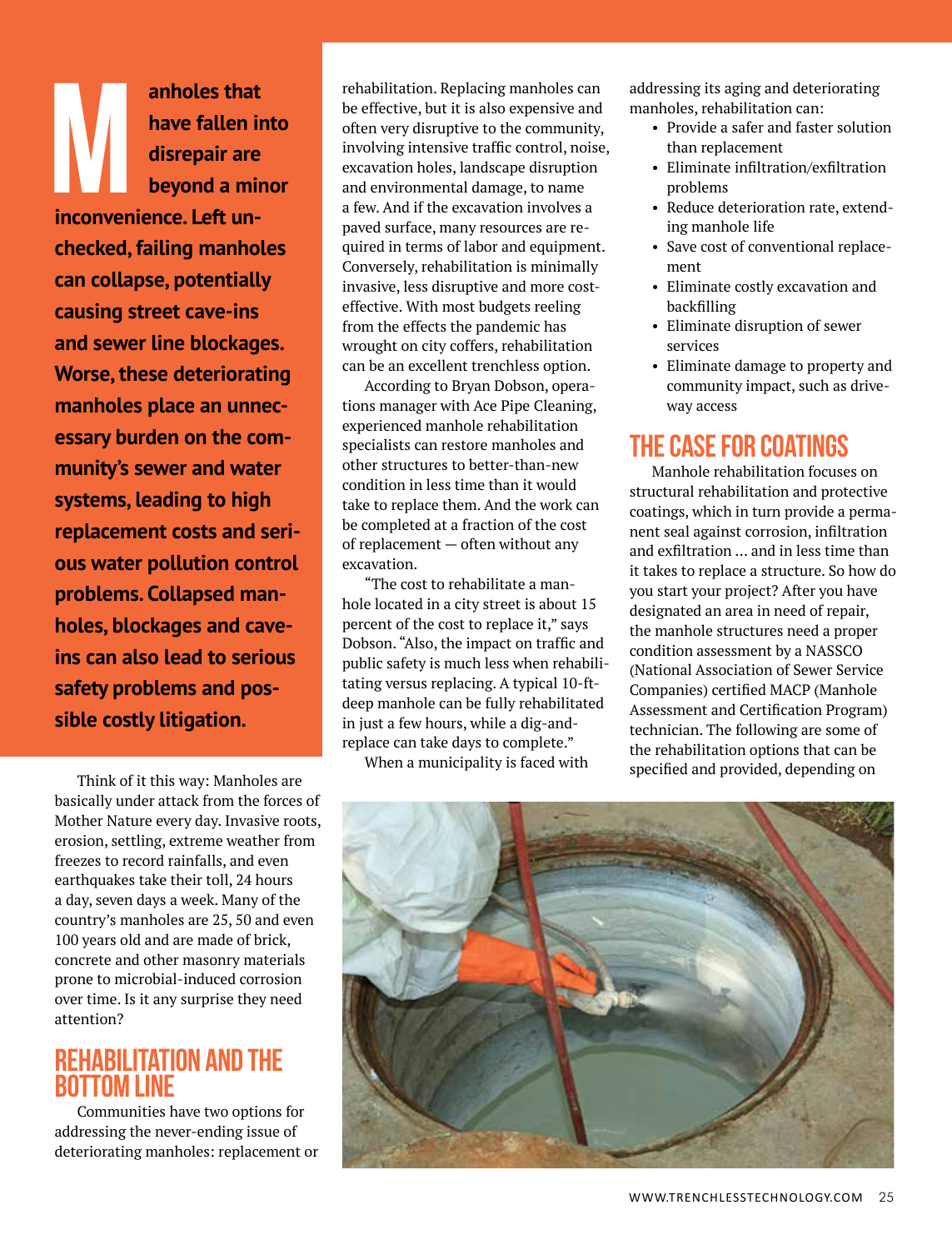the specific needs of each manhole:

- **• Epoxy Solutions.** Epoxy products can be sprayed on new manholes to achieve a protective coating. They can also be sprayed over cementitious products in existing manholes that have deteriorated walls. The teams at Ace Pipe Cleaning use a wide range of 100% solids, zero-VOC epoxies to meet each community's exact requirements. These ultra-highbuild products can be sprayed or troweled on to achieve up to 250 mil wet-film thickness on vertical or overhang surfaces without sagging. They can be modified to meet specific flexural modulus and strength requirements, cure fast even under water, and provide the highest level of corrosion protection where high concentrations of hydrogen sulfide, sulfuric acid, sodium hydroxide, hydrocarbons and an array of other chemicals are present.
- **• Cementitious Solutions.** Cementitious products are sprayed and hand-applied. These factoryblended products range from Portland Cement to Calcium Aluminate to Pure-Fused Calcium Aluminate Base and, along with the use of anti-microbial additives, can offer a wide range of protection against damaging pH and high levels of hydrogen sulfide. These unique, high-strength formulations should be blended specifically for the job at hand for maximum results. When blended and applied properly, cementitious products provide a monolithic 1/2-inch to 3-inch one-pass spray application that helps restore structural integrity to deteriorating manholes and provide a permanent seal against corrosion, infiltration and exfiltration.
- **• Manhole Chimney Sealing.** A major source of infiltration/inflow in manholes is the connection between the frame and the chimney. Freeze/thaw cycles and heavy traf-



fic constantly stress the connection, eventually creating an opening where surface water readily enters the manhole. Technicians use a spray-applied monolithic, fast-cure coating with elongations of 500% plus, delivering a coating that forms a tight 125-mil barrier that connects the frame to the rest of the manhole. The corrosion resistance of the coating is ideal for protecting open storm inlets from winter salts that quickly deteriorate an inlet's concrete rings.

#### Choosing the Right Service Provider

Safety should be of upmost importance to the contractor chosen to do this type of work, says Dobson. "At Ace Pipe Cleaning, all skilled workers perform in accordance with applicable OSHA safety standards, following strict guidelines for confined-space entry in accordance with the U.S. Department of Health and Human Services/National Institute for Occupational Safety and Health," says Dobson.

"All reputable products used in the rehabilitation process typically require a certified manufacturer-trained and licensed applicator," Dobson explains. This is important because it lets the

owner, engineer or municipality know that the installers are properly licensed and trained in the application of such products, whether they are cementitious, epoxy and/or chimney liner products. Dobson also suggests ensuring the work is warranted for at least one year.

How will you get the funding for manhole rehabilitation work? One option is to consider cooperative procurement ("piggyback") contracts that have already gone through the bidding process in your region. Many city and county agencies are open to approving projects that are considering cooperative procurement when they were bid. According to Dobson, an experienced firm can assist you in finding the procurement plan that fits the needs of your community.

While there are occasions where replacing deteriorating manholes may make sense, rehabilitation is the solution of choice for communities that want to address their aging infrastructure and stretch dollars at the same time. In the hands of skilled rehabilitation specialists, manholes and other structures can be restored to "better than new" condition in less time than it would take to replace them — for a fraction of the cost and without any excavation. It's typically the best choice for both the community and its budget.

**Theresa Calvert** is vice president of Ace Pipe Cleaning.

Ace Pipe Cleaning, headquartered in Kansas City, Mo., specializes in the inspection and planned maintenance of sewer pipes, sewer structures and water mains, giving you the knowledge and data you need to prevent backups and breaks. As part of the Carylon Corporation, a nationwide collection of 14 best-in-class companies, Ace Pipe Cleaning has the resources and expertise to quickly, safely and correctly maintain your environmental infrastructure. Contact Ace Pipe Cleaning at (800) 325- 9372 or (816) 241-2891 or visit acepipe. com. Be sure to follow Ace Pipe Cleaning on LinkedIn, Facebook and Twitter.